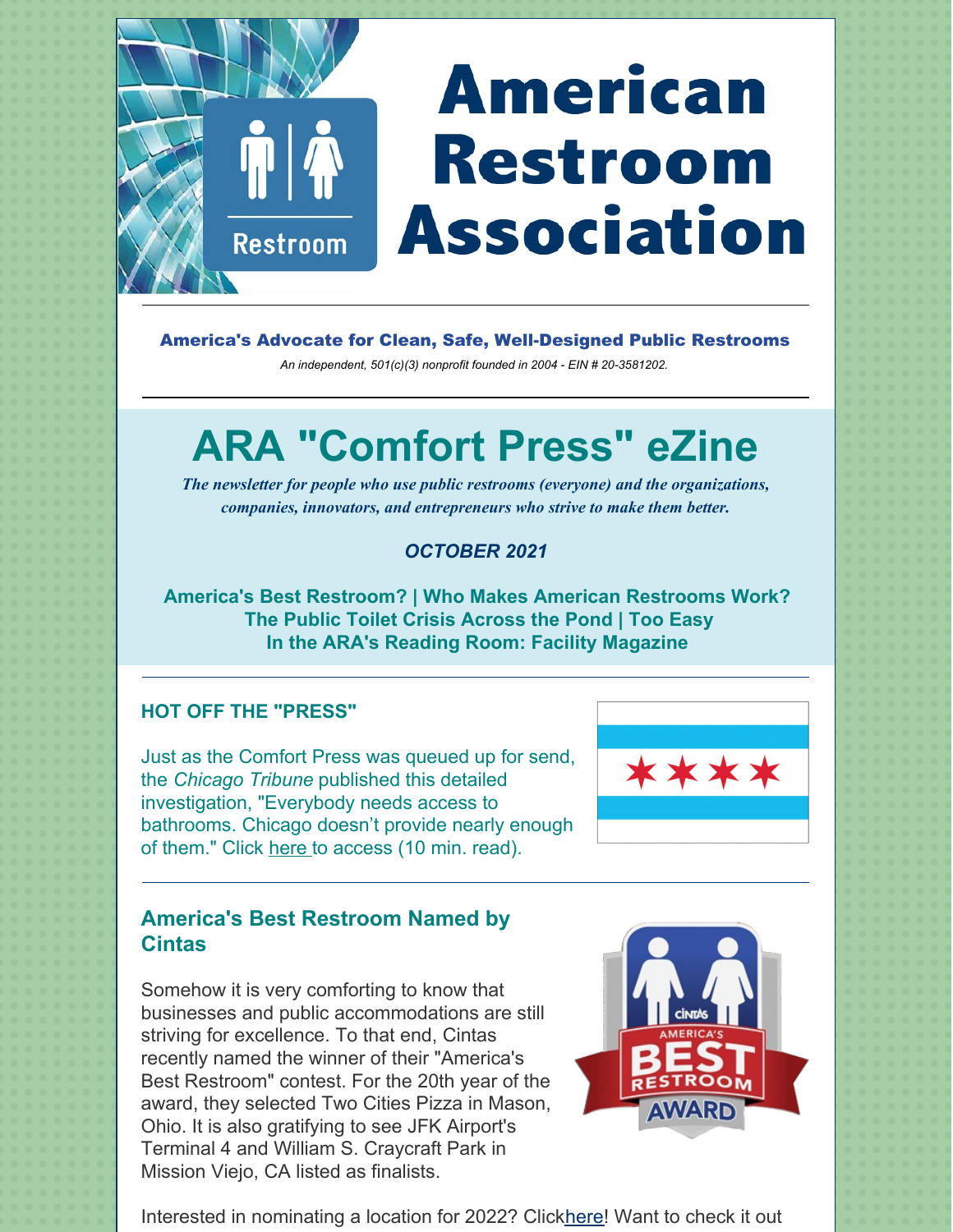for yourself. Click [here](https://www.google.com/maps/place/Two+Cities+Pizza+Co./@39.360543,-84.310767,15z/data=!4m5!3m4!1s0x0:0xd758f309ed35aff9!8m2!3d39.3605364!4d-84.3106417) for Google Maps!

## **Who Makes American Restrooms Work? American Plumbers That's Who**





Certainly the unsung heroes of public restrooms are the people

who keep the few we do have up to the challenge. A new effort in recruiting younger people to the plumbing trade recently kicked off.

[*Ed. note: the following is excerpted from a piece by Judy Wohlt writing for safeplumbing.org.*] "With the plumbing trade experiencing a growing shortage of workers, Plumbing Manufacturers International member Pfister wants to help recruit the next generation of plumbers. Reaching into its marketing toolbox, the company is now producing "American Plumber Stories," a bi-weekly video series highlighting the passion and drive plumbers across the United States have for their profession.

'"Plumbers are an extension of who we are as a plumbing manufacturer, so it made sense for us to help young people see – not just hear about – what a great career plumbing is," said Spencer Brown, director of sales for Pfister and executive producer of the series. "We need to engage with young people by sharing an authentic look at the plumbing trade today and real plumbers' success stories to encourage a new workforce."

'"American Plumber Stories" can be viewed on YouTube via americanplumberstories.com. The series features several plumbers sharing how they built successful careers that led to financially rewarding and fulfilling lives, as well as how some are training and supporting up-and-coming plumbers at local high schools."' Read more at Plumbing Manufacturers International's [safeplumbing.org](https://www.safeplumbing.org/communication-ripple-effect/details/september-2021). Connect to American Plumber at [americanplumberstories.com](https://www.americanplumberstories.com/).





### **The Public Toilet Crisis Across the Pond**

The American Restroom Association has noted before that American public

facilities are the laughingstock of the developed world. The situation in the UK illustrates how public facilities can easily erode. And as Steve Topple reports for The Canary, their public toilets crisis is "something we need to talk about."

He notes, "across England around one public toilet serves 12,500 people. So, it's of little wonder these vital services are thin on the ground in some areas. Because across the UK, councils have repeatedly closed public toilets since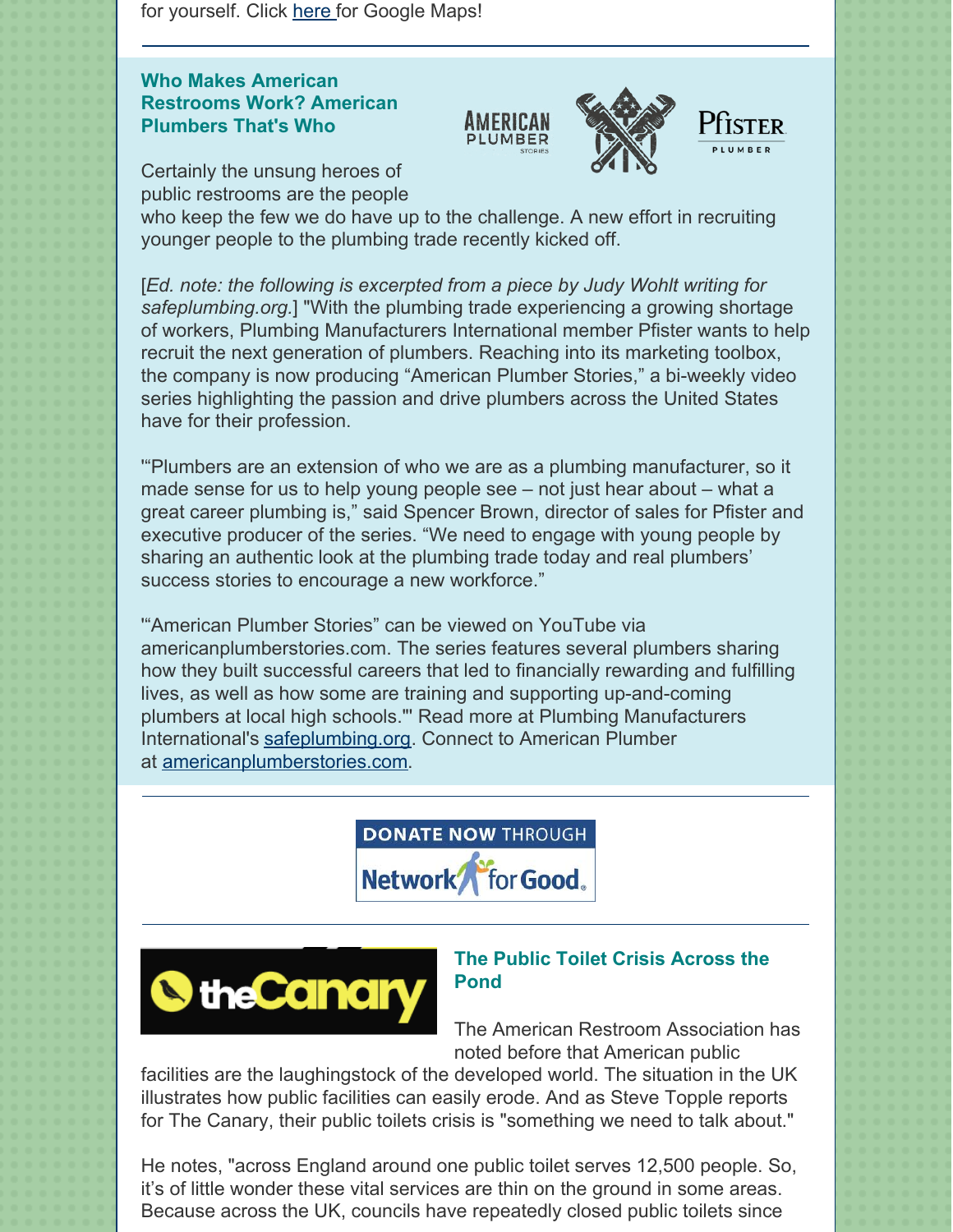2010 – shutting nearly 1,000 (22%) in ten years."

Topple points out the universal barriers that disabled people face to public toilet use. "There are around 1,154 fully accessible and equipped public toilets in the UK. There are also around 9,000 basic accessible ones. For these, you need a special key. This is called the "Radar National Key Scheme". But you have to buy the key online." Could a similar key program work here in the US?

To read more of the crisis across the pond, click the graphic above. (6 min. read)

#### **It's Almost Too Easy . . .**

As an issue of the ARA Comfort Press is drafted, the first step is to cull through the unending list of restroom related stories and emails that come to our inbox. It's almost too easy to find stories of the journalist who has had an incident where a toilet wasn't available and that desperate search was undergone for a public toilet. See



here: "Bring Back the Public [Restrooms](https://www.motherjones.com/politics/2021/07/bring-back-the-public-restrooms/)" from *Mother Jones*. The fact that these stories are so common demonstrates how the lack of facilities is endemic (to steal a current word). When will be able to stop reporting about the symptoms and instead find stories about solutions being implemented? We'll wait . . .

# **Volunteers Needed!**

Interested in helping the ARA in our mission? Fill out ou[rContact](https://americanrestroom.org/contact/) the ARA form, and we'll be in touch. Efforts include tracking restroom legislative activity and issues, as well as identifying funding opportunities. Get involved!



#### **What's in the ARA's "Reading Room?" Check out this hip new journal:** *FACILITY*

When the cover says it is a magazine about bathrooms, they are right! Part literary review, part history project, part outlet for experimental writing and introspection about our relationships to bathrooms - it is all thought provoking. In particular, in the second issue, check out a fantastic interview with Seb Choe. Seb is Associate Director at JSA/MIXdesign and a key collaborator at [Stalled!](https://www.stalled.online/) The interview is a 101-level



course on the state of public restrooms and where the future could take us. Is it for everyone? Probably not. Is it a window on where we are? Definitely! Pick one up at your local independent bookstore online by clicking the graphic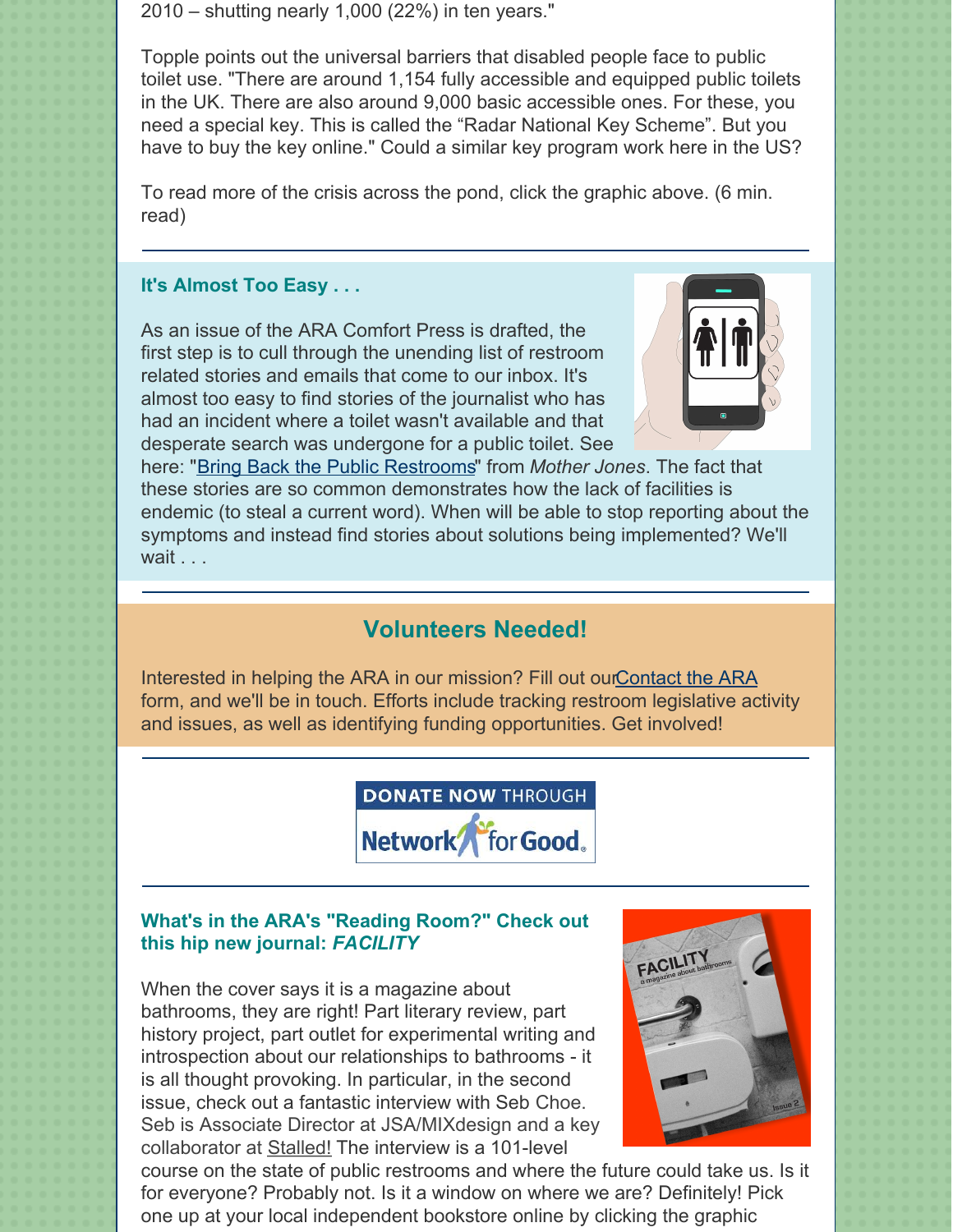above.

# **Now Trending:**

*Fresh stuff from the web and interesting items from the ARA Inbox.*

#### **For Your Consideration . . .**

Courtesy of "That Ain't Right" on Facebook: 97,000 likes . . . reportedly in Laos.



#### **History Corner:**

From the "Jewish Telegraphic Agency": 2,700-year-old private toilet found in Jerusalem. (3 min. read)

"(JTA) — A 2700-year-old toilet from the days of the First Temple in Jerusalem has been discovered by Israel's Antiquities Authority. Built as a private toilet stall at a time when few could afford such a luxury, the toilet is set to be unveiled to the public on Wednesday at an archaeology conference, though for viewing only." Read [more](https://www.jta.org/2021/10/05/israel/lost-toilets-of-the-first-temple-2700-year-old-private-toilet-found-in-jerusalem?) . . . *Photo credit:* Yoli Schwartz/Israel

Antiquities Authority



Please note: The ARA makes no endorsement, representation, or warranty of any non-ARA information, service, or product detailed in this publication. All content is strictly offered in an informational capacity and readers are strongly urged to conduct their own evaluations of each. No direct compensation was *provided for placement.*

*Watch this space for more innovations for both consumer and commercial applications. Have a new solution? [Contact](https://americanrestroom.org/contact/) us!*

See what's happening and follow the ARA on our social sites: [Pinterest](https://www.pinterest.com/American_Restroom_Association/) now on air!